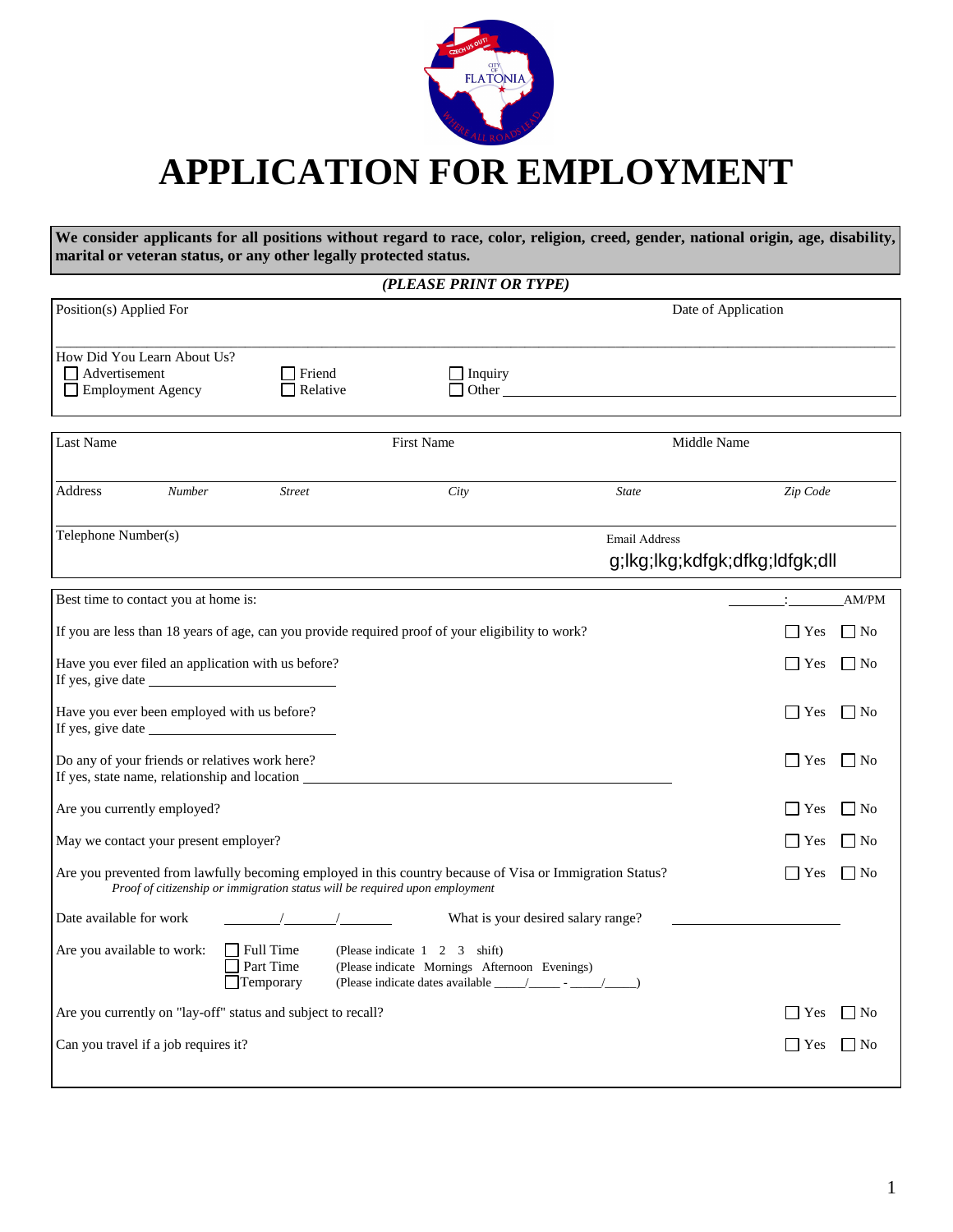## **WE ARE AN EQUAL OPPORTUNITY EMPLOYER**

#### **EDUCATION**

| <b>School</b>        | <b>Name and Address</b> |                        | <b>Years</b>     | Diploma /     |
|----------------------|-------------------------|------------------------|------------------|---------------|
|                      | <b>Of School</b>        | <b>Course of Study</b> | <b>Completed</b> | <b>Degree</b> |
| <b>High School</b>   |                         |                        |                  |               |
| <b>Undergraduate</b> |                         |                        |                  |               |
| <b>College</b>       |                         |                        |                  |               |
| Graduate/            |                         |                        |                  |               |
| <b>Professional</b>  |                         |                        |                  |               |
| <b>Other</b>         |                         |                        |                  |               |
| (Specify)            |                         |                        |                  |               |

## **WORK EXPERIENCE**

| <b>Employer</b>                   | <b>Dates Employed</b> |                           | <b>Work Performed</b>   |
|-----------------------------------|-----------------------|---------------------------|-------------------------|
| Address                           | From                  | To                        |                         |
| Telephone Number(s)               |                       |                           |                         |
| Starting/Present Job Title        |                       | <b>Hourly Rate/Salary</b> |                         |
| Supervisor                        | <b>Starting</b>       | Final                     |                         |
| Reason for Leaving                |                       | May We Contact?           | $\Box$ No<br>$\Box$ Yes |
| Employer                          |                       | <b>Dates Employed</b>     | <b>Work Performed</b>   |
| Address                           | From                  | To                        |                         |
| Telephone Number(s)               |                       |                           |                         |
| <b>Starting/Present Job Title</b> |                       | <b>Hourly Rate/Salary</b> |                         |
| Supervisor                        | <b>Starting</b>       | Final                     |                         |
|                                   |                       |                           |                         |
| Reason for Leaving                |                       | May We Contact?           | $\Box$ Yes<br>$\Box$ No |
| Employer                          |                       | <b>Dates Employed</b>     | <b>Work Performed</b>   |
| Address                           | From                  | To                        |                         |
| Telephone Number(s)               |                       |                           |                         |
| Starting/Present Job Title        |                       | <b>Hourly Rate/Salary</b> |                         |
| Supervisor                        | <b>Starting</b>       | Final                     |                         |
|                                   |                       | May We Contact?           | $\Box$ Yes<br>$\Box$ No |
| Reason for Leaving                |                       |                           |                         |
| Employer                          |                       | <b>Dates Employed</b>     | <b>Work Performed</b>   |
| Address                           | From                  | To                        |                         |
| Telephone Number(s)               |                       |                           |                         |
| Starting/Present Job Title        |                       | <b>Hourly Rate/Salary</b> |                         |
| Supervisor                        | <b>Starting</b>       | Final                     |                         |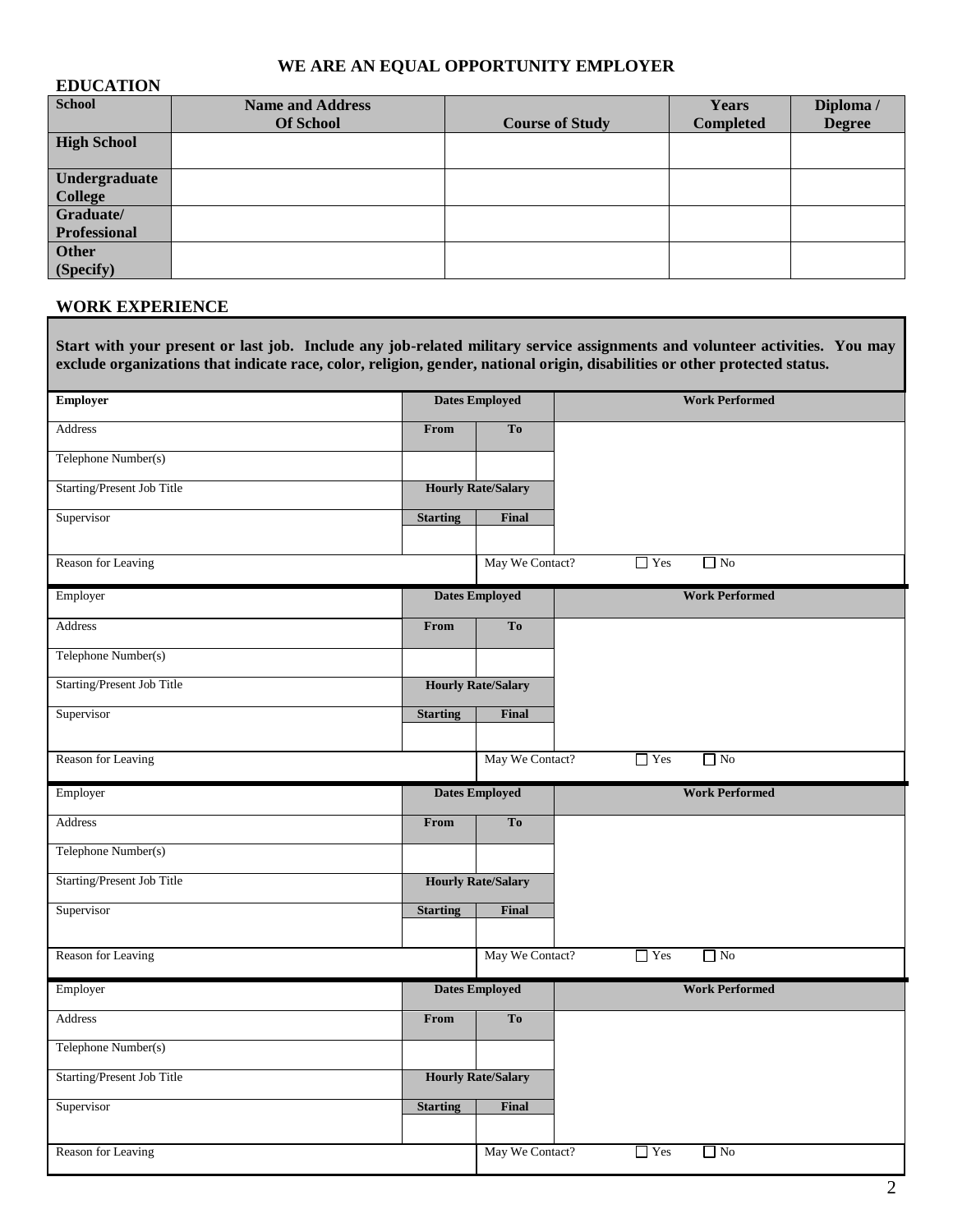**Comments: Include explanation of any gaps in employment.** 

**Describe any specialized training, apprenticeship, skills and extra-curricular activities.** 

**Describe any job-related training received in the United States Military.**

## **List professional, trade, business or civic activities and offices held.**

*You may exclude membership that would reveal gender, race, religion, national origin, age, ancestry, disability or other protected status.*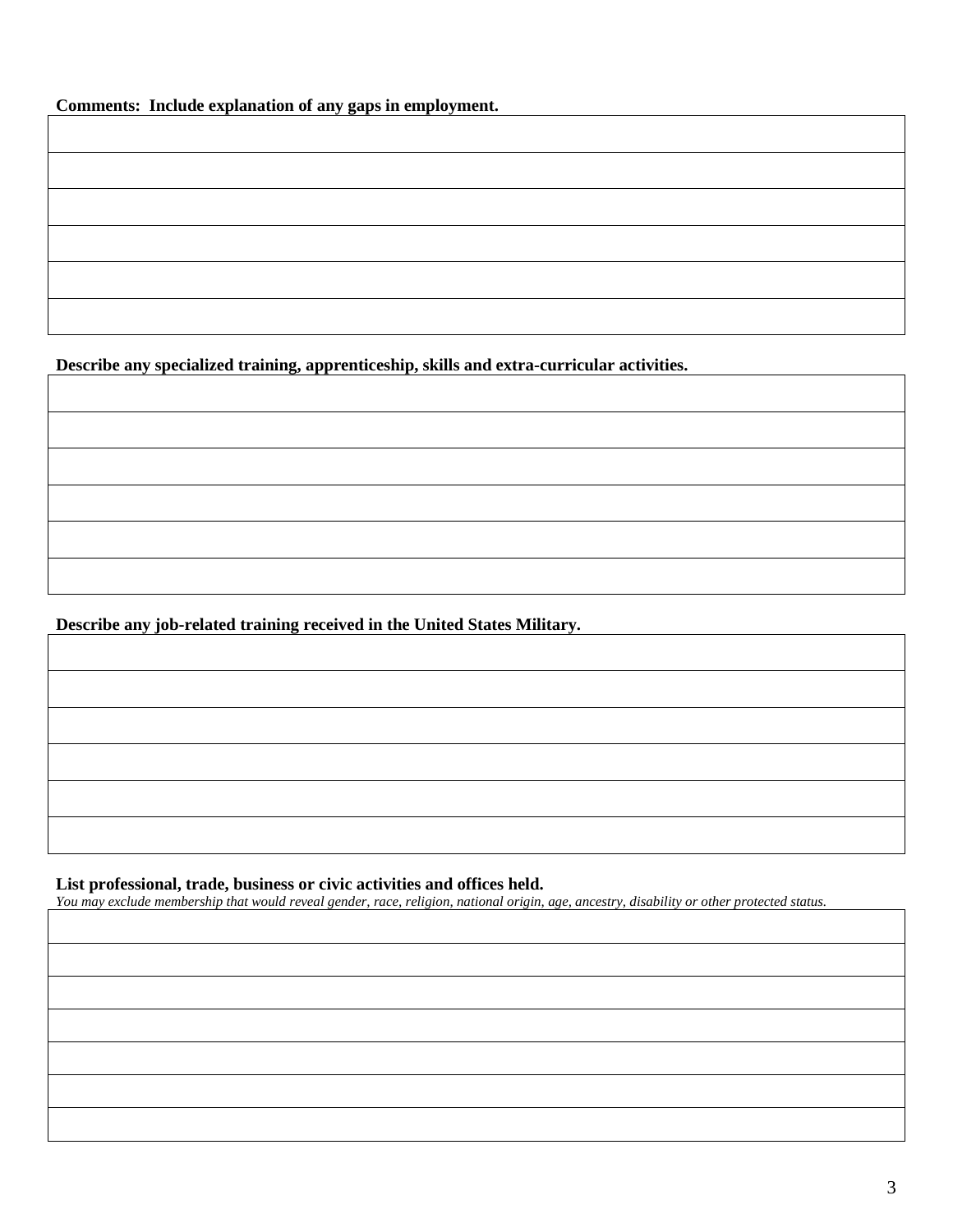#### **Indicate any foreign languages you can speak, read and/or write.**

|              | <b>Fluent</b> | Good | Fair |
|--------------|---------------|------|------|
| <b>Speak</b> |               |      |      |
| Read         |               |      |      |
| Write        |               |      |      |

#### **ADDITIONAL INFORMATION**

| Other Qualifications Summarize special job-related skills and qualifications acquired from employment or other experience. |
|----------------------------------------------------------------------------------------------------------------------------|
|                                                                                                                            |
|                                                                                                                            |
|                                                                                                                            |
|                                                                                                                            |
|                                                                                                                            |

#### **SPECIALIZED SKILLS (Skills/Equipment Operated)**

| Terminal   | Spreadsheet      | Production/Mobile<br>Machinery (list)                                                           | Other (list) |
|------------|------------------|-------------------------------------------------------------------------------------------------|--------------|
| PC/MAC     | Word Processing  |                                                                                                 |              |
| Typewriter | <b>Shorthand</b> |                                                                                                 |              |
|            |                  | State any additional information you feel may be helpful to us in considering your application. |              |
|            |                  |                                                                                                 |              |
|            |                  |                                                                                                 |              |
|            |                  |                                                                                                 |              |
|            |                  |                                                                                                 |              |
|            |                  |                                                                                                 |              |
|            |                  |                                                                                                 |              |
|            |                  |                                                                                                 |              |
|            |                  |                                                                                                 |              |

#### **Note to Applicants: DO NOT ANSWER THIS QUESTION UNLESS YOU HAVE BEEN INFORMED ABOUT THE REQUIREMENTS OF THE JOB FOR WHICH YOU ARE APPLYING.**

Are you capable of performing in a reasonable manner, with or without a reasonable accommodation, the activities involved in the job or occupation for which you have applied? A review of the activities involved in such a job or occupation has been given.

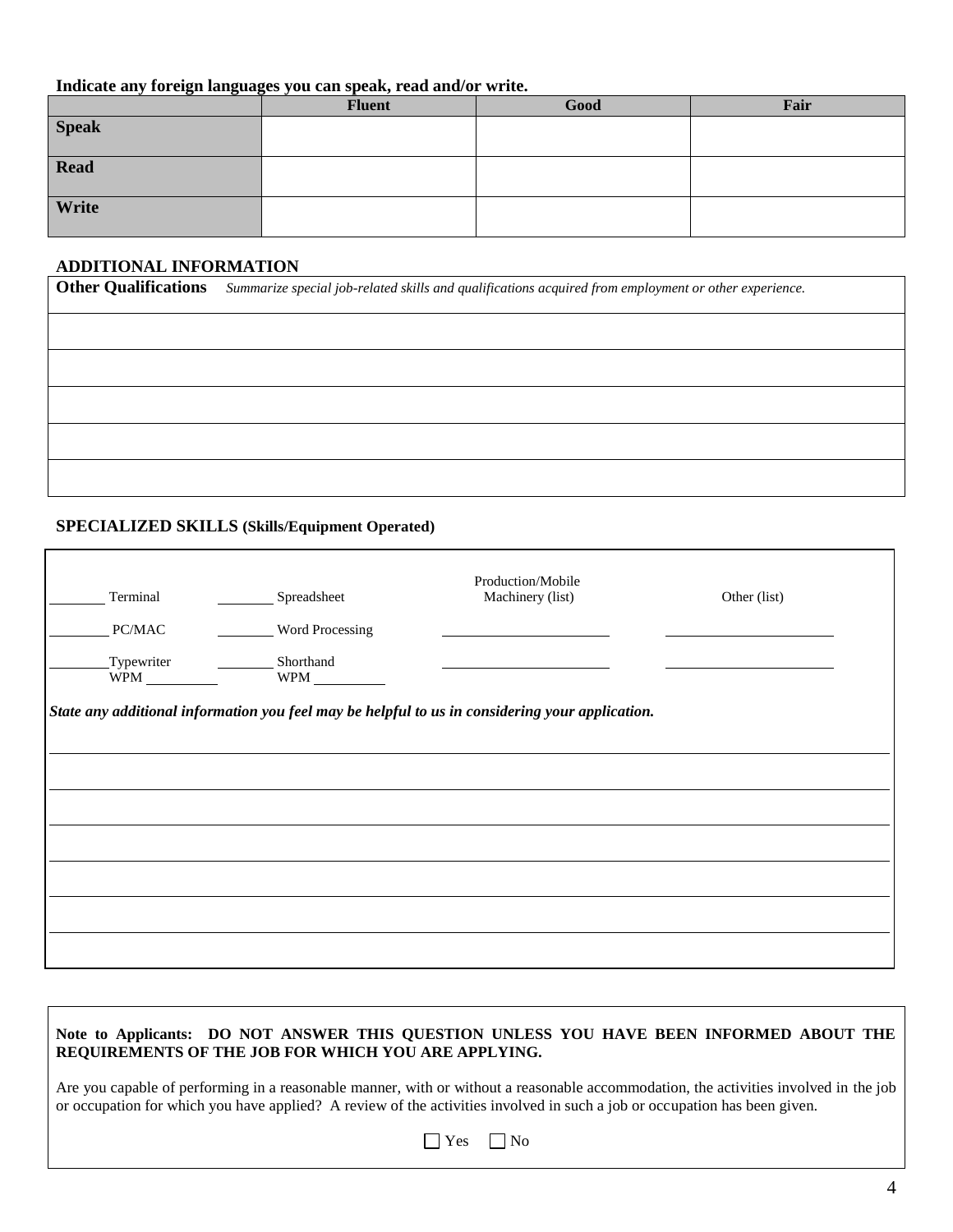**PERSONAL/PROFESSIONAL REFERENCES** *Do not include family members or past supervisors.* 

| <b>Name</b> | <b>Phone</b><br>Number | <b>Best Time to</b><br>Call | Occupation |
|-------------|------------------------|-----------------------------|------------|
| . .         |                        |                             |            |
| ◠<br>، ت    |                        |                             |            |
| 3.          |                        |                             |            |

### **PLEASE DETAIL ANY OFFENSES YOU HAVE BEEN CONVICTED OF OTHER THAN TRAFFIC OFFENSES.**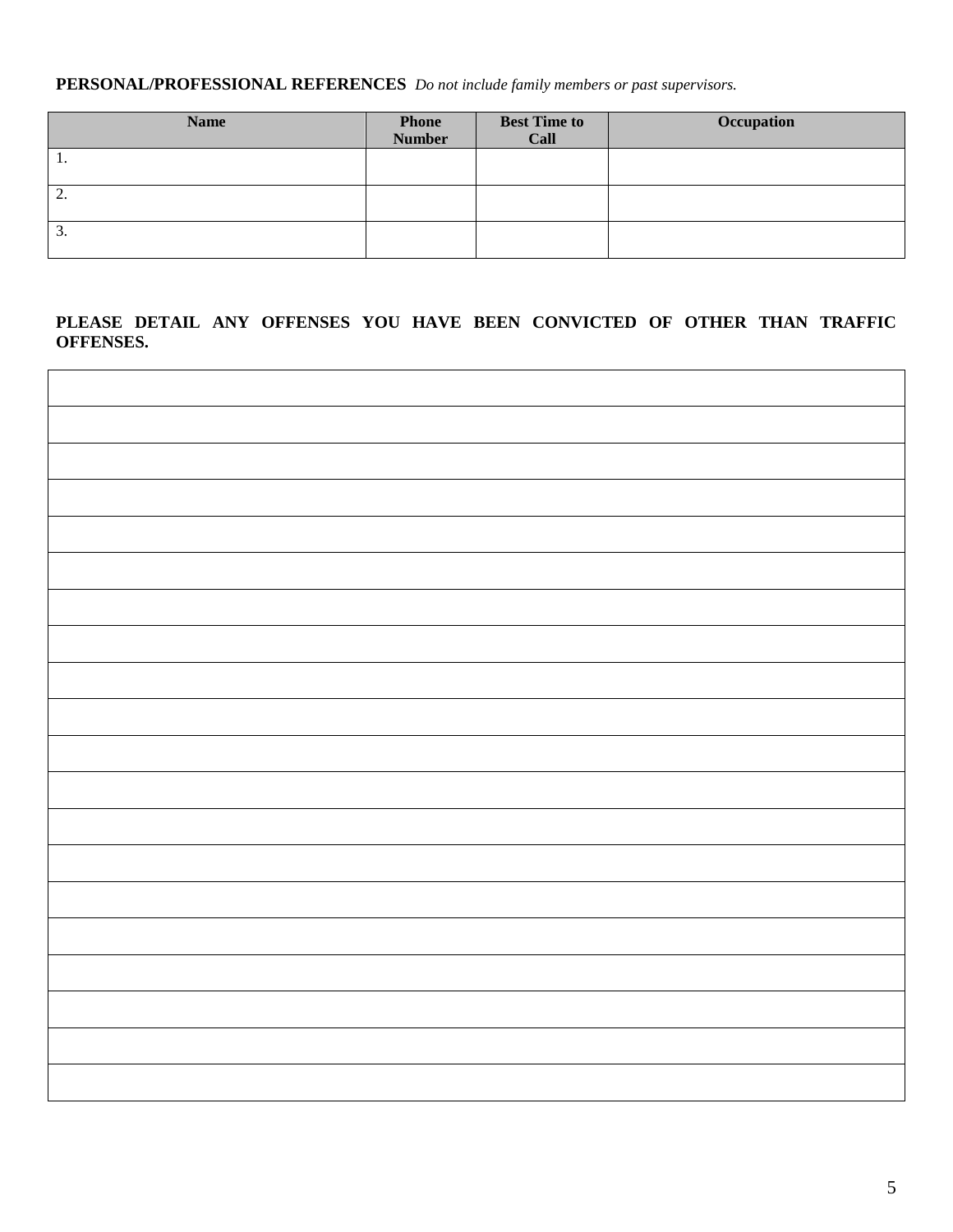## **APPLICANT'S STATEMENT**

I certify that answers given herein are true and complete to the best of my knowledge.

I authorize investigation of all statements contained in this application for employment as may be necessary in arriving at an employment decision.

I hereby understand and acknowledge that, unless otherwise defined by applicable law, that employment is on an *"at-will"* basis, which means that the Employee may resign at any time and the Employer may discharge Employee at any time with or without cause. It is further understood that no supervisor or manager has the authority to enter into any agreement with an employee which in any way alters that *"at will"* relationship unless and until such an agreement is acknowledged in writing and executed by the City Manager.

I understand that neither this document nor any offer of employment from the employer constitutes an employment contract unless the Employer and Employee execute a specific document, to that affect, in writing.

In the event of employment, I understand that false or misleading information given in my application or interview(s) may result in discharge. I also understand that if employed by the City of Flatonia I am required to abide by all rules and regulations of the Employer.

I understand that as a conditional offer of employment, I may be required to pass a pre-employment drug screen and provide this organization with a certified copy of my driving record from the Department of Public Safety. The offer for employment will be withdrawn due to an unacceptable drug screen or driving record as determined by the City of Flatonia.

**Signature of Applicant Date**